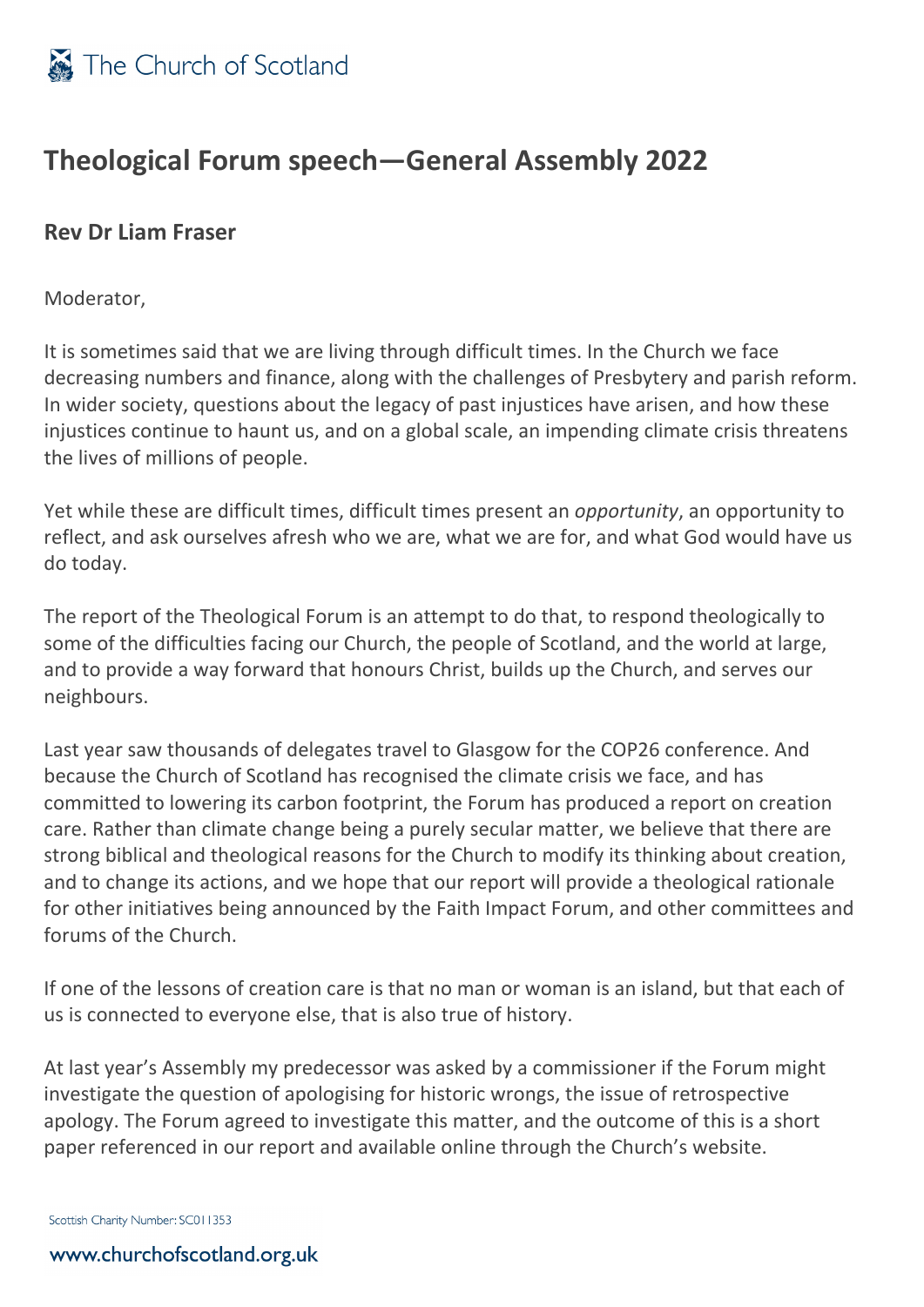Our paper *does not* make any concrete recommendations as to what historic wrongs, if any, the Church should apologise for, but is offered only as a resource to inform the reflection and deliberation of the wider Church. The report of the Faith Impact Forum, being debated tomorrow, addresses the *specific* issue of Witchcraft trials, slavery, and other historic wrongs, and there will be an opportunity to discuss those *specific* issues tomorrow.

While some matters of history have long ceased to be relevant to the life of the Church, others continue to arise decade after decade. And one of these issues is that of the Westminster Confession of Faith.

After a successful motion by the Presbytery of Melrose and Peebles, the General Assembly of 2018 instructed the Theological Forum to undertake a full review of the role of the Westminster Confession of Faith in our Church, including the vows and subscription that office holders make in relation to it. Upon presenting our interim findings, the General Assembly of 2021 instructed the Theological Forum a *second time* to examine the place of the Westminster Confession within our Church, and to return to this Assembly with firm proposals on the confessional standards of the Church.

Our proposals, in short, are these: that the Westminster Confession should be *retained* as a subordinate standard of the Church, but that the Church of Scotland should also adopt *other* subordinate standards, and house these documents within a new Book of Confessions. In addition, the vows and subscription of office holders would be modified to reflect these changes, and also to clarify the location of the fundamental doctrines of the faith.

While the General Assembly instructed the Theological Forum on two occasions to explore the issue of Confessional reform, it has been suggested to us that previous Assemblies were *wrong* to do so. It is said that during a time of great financial and organisational strain in the Church, questions of theology and vow-making are largely irrelevant, and that it does not matter what the Church officially believes or what its office holders vow or subscribe to.

As a busy parish minister, struggling with the reforms that many of us in this Assembly are struggling with, I have sympathy with this argument. Yet the Forum does *not* believe that questions of theology and faith are irrelevant to the challenges facing the Church of Scotland. On the contrary, it is by understanding our faith better, and by having confidence in the truth revealed in Jesus Christ and taught by his Church, that we will have the wisdom, and the grace, and the *strong foundation* to reach Scotland in mission. For if we do not know what we believe, or if we do not have confidence in it, then we will struggle to make the Good News heard.

Scottish Charity Number: SC011353